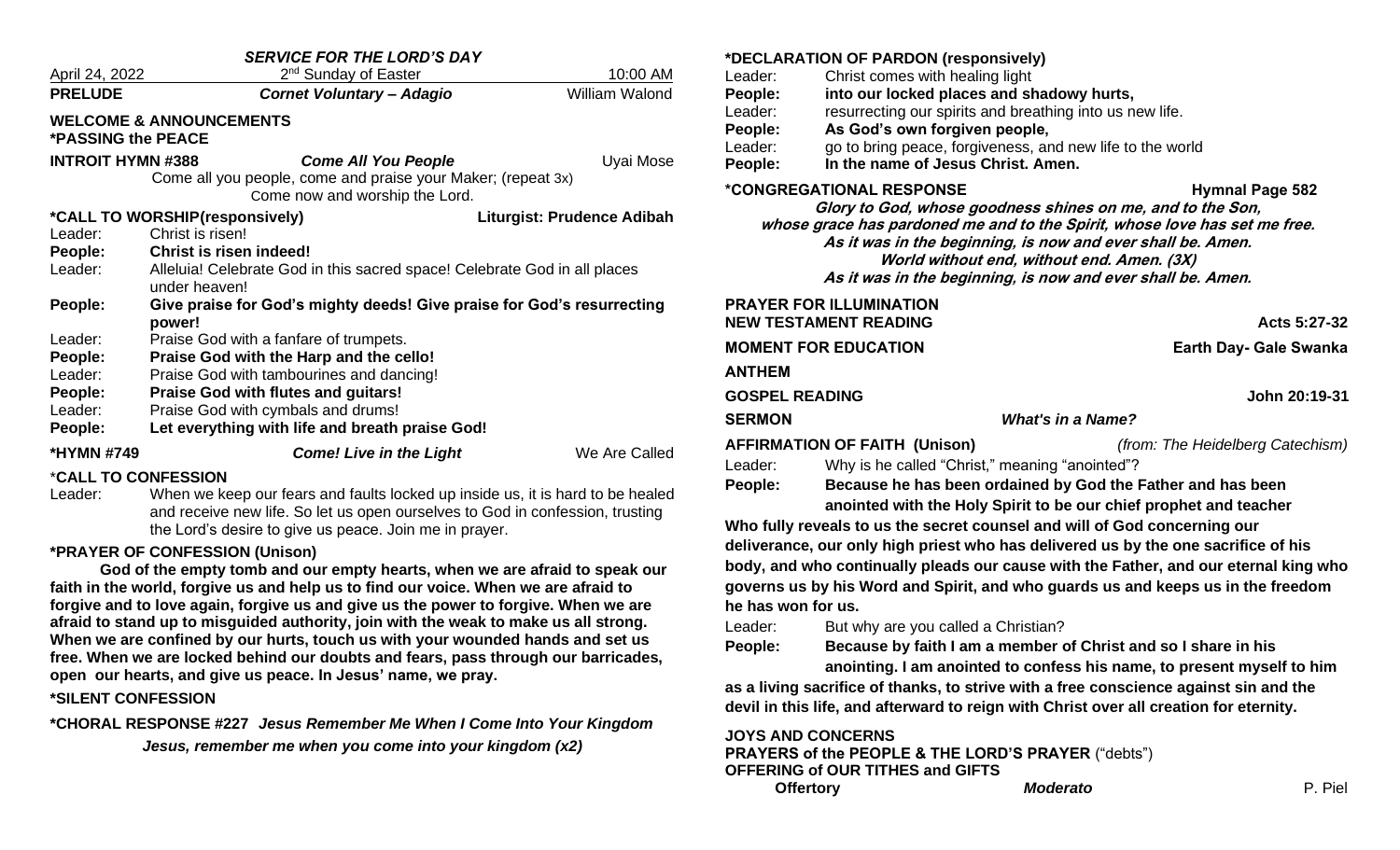#### **\*Doxology** (**Unison) HYMN # 609**

*Praise God, from whom all blessing flow. Praise God, all creatures high and low. Alleluia, alleluia! Praise God, in Jesus fully known: Creator, Word, and Spirit one. Alleluia, Alleluia! Alleluia, alleluia, alleluia!*

**\*Prayer of Dedication**

**\*HYMN #727** *Will You Let Me Be Your Servant* (vs. 1 - 4) The Servant Song 

#### **\*CHARGE AND BENEDICTION**

**\*BENEDICTION RESPONSE #80** *You Shall Go Out with Joy* The Trees of the Field

You shall go out with joy and be led forth with peace; the mountains and the hills will break forth before you; there'll be shouts of joy, and all the trees of the field will clap, will clap their hands. And all the trees of the field will clap\* their hands\*\*; the trees of the field will clap\* their hands\*\*; the trees of the field will clap\* their hands\*\* while you go out with joy.

### **\*POSTLUDE** *Cornett Voluntary – Allegro* William Walond

**\*Please stand if you are comfortable standing.** 

**USHERS**: Doretta Schmidt and Debbie Zappitelli.

**IN OUR PRAYERS:** All those adversely affected by war, Bob Callecod's sister, Don Boren, Fernando Hernandez, Mike Halleck, Lee Liebetreu's family, Dale LaPointe, Mickey Cochrane, Linda Myers, Brenda Fowler, Miquel Bush, Martha Bush, Daisy Boyer, Ann Titus, the PNC, Mary Frances & Bill Moss, the LGBTQIA+ Community, all victims of abuse, racial inequalities, those picking up and trying to recover from surgery and loss and those who go to bed hungry.

## **This is a MORE LIGHT Presbyterian Church!**

A "More Light" Presbyterian church welcomes lesbian, gay, bisexual, and transgender persons to full participation in the life, ministry, and witness of the congregation. We work **MORE LIGHT** to expand the inclusiveness of the Presbyterian Church (U.S.A.)

PRESBYTERIAN

. *There are no closed doors here.* **Christ Welcomes All Here!**

First Presbyterian Church http://www.bgpresb.org/

Find First Presbyterian Church of BG at these locations:



## **First Presbyterian Church**

**A More Light Congregation of the Presbyterian Church (U.S.A.) 126 S. Church St., Bowling Green, OH 43402**

**2 nd Sunday of Easter**



## *What's in a Name?*

## **April 24, 2022**

**Phone: 419-352-5176 Email:** [firstpresbyterianbg@gmail.com](mailto:firstpresbyterianbg@gmail.com) **Like us on Facebook Webpage: [www.firstpresbyterianbg.org](http://www.firstpresbyterianbg.org/)**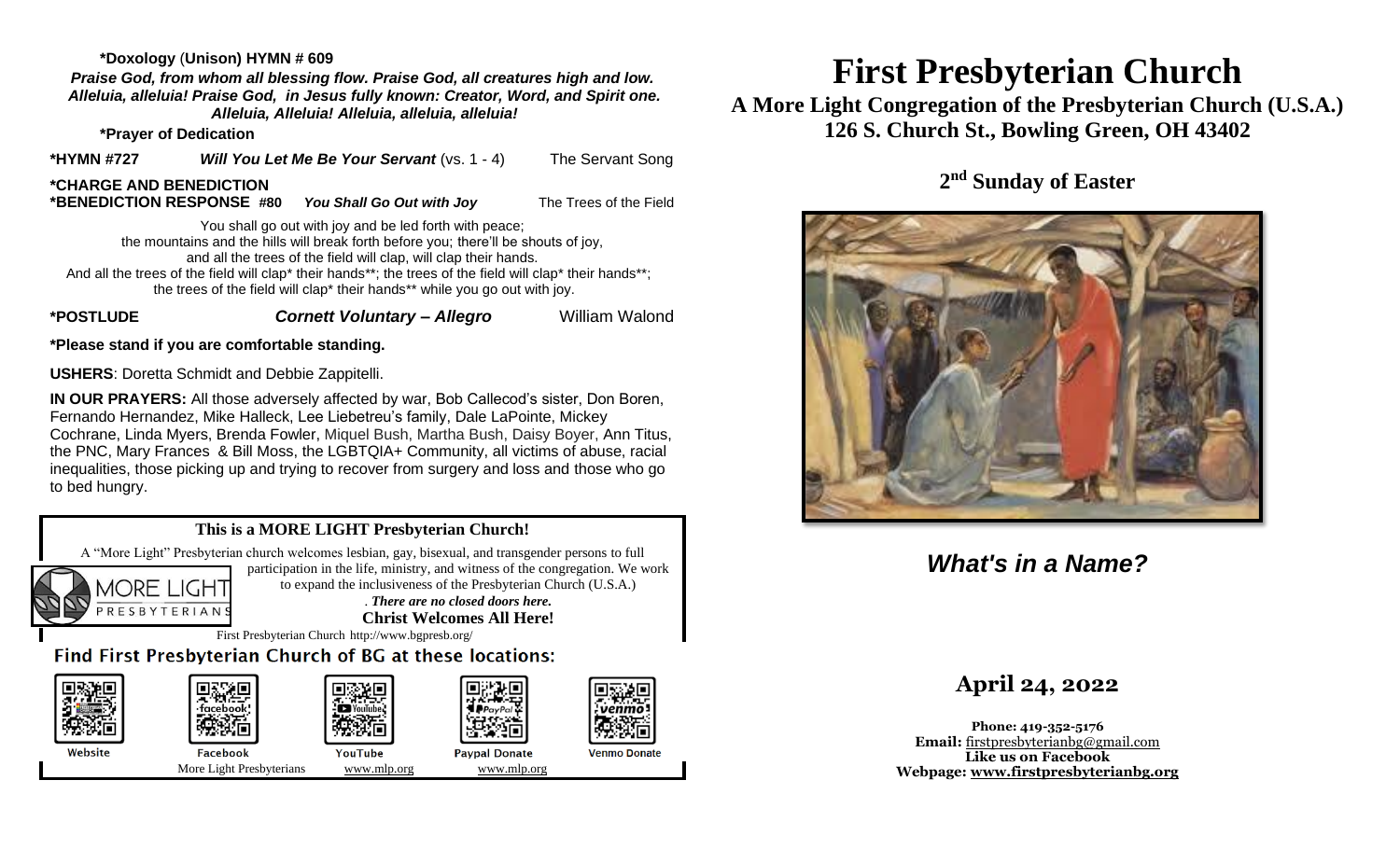## *Come! Live in the Light!*

1. Come! Live in the light! Shine with the joy and the love of the Lord! We are called to be light for the kingdom, to live in the freedom of the city of God. **Refrain.**

**Refrain: We are called to act with justice; we are called to love tenderly; we are called to serve one another, to walk humbly with God.**

- 2. Come! Open your heart! Show your mercy to all those in fear! We are called to be hope for the hopeless so hatred and violence will be no more. **Refrain.**
- 3. Sing! Sing a new song! Sing of that great day when all will be one! God will reign, and will walk with each other as sisters and brothers united in love. **Refrain.**

## *Will You Let Me Be Your Servant*

- 1. Will you let me be your servant, let me be as Christ to you? Pray that I may have the grace to let you be my servant too.
- 2. We are pilgrims on a journey; we're together on the road. We are here to help each other walk the mile and bear the load.
- 3. I will hold the Christ-light for you in the nighttime of your fear. I will hold my hand out to you, speak the peace you long to hear.
- 4. I will weep when you are weeping when you laugh, I'll laugh with you. I will share your joy and sorrow till we've seen this journey through.

## **STAFF MEMBERS**

| Rev. David M. Montgomery, Interim Pastor [revdmm@gmail.com]             | 419/345-2193  |
|-------------------------------------------------------------------------|---------------|
| Heather McEwen Goldman, Organist [goldman.heather@gmail.com]            | 646/326-4058  |
| Aaron Roos, Choir Director Jaaronkroos20@gmail.com]                     | 216/970-6518  |
| Tammy L. Schnitker Office Administrator [firstpresbyterianbg@gmail.com] | 419/352-5176  |
| Gale Swanka, Treasurer [gswanka@bgsu.edu]                               |               |
| Abbey Staats, Media Specialist [firstonchurch@gmail.com]                | 330/604 -2344 |
| Brie Bradshaw, Youth Coordinator Volunteer [brieb@bgsu.edu]             | 951/207-2758  |
| Fernando Hernandez and Monica Garcia, Sextons                           |               |
|                                                                         |               |

Araya Musselman, Nursery Worker

Come All You People; Text: Alexander Gondo, 20<sup>th</sup> cent; transct.I to Loh, 1986; Music: Alexander Gondo, 20<sup>th</sup> cent; att. John L. Bell, 1994; Music att. @ 1994 WGRG. Iona Community ( admin. GIA Publications *Inc.)***; Reprinted with permission under ONELICENSE # A-718132. All rights reserved**

*Glory to God, Whose Goodness Shines* - Paul Vasile Words and Music - ©2008 MennoMedia Inc. **Reprinted with permission under ONELICENSE # A-718132. All rights reserved**.

You Shall Go Out with Joy Text: Steffi Geiser Rubin, 1975: Music: Stuart Dauermann, 1975; Text and Music@1975 Lillenas Publishing Co. (admin. Music Services;) Reprinted with permission under ONELICENSE # A-*718132. All rights reserved.*

Praise God, from Whom All Blessings Flow; TEXT: Brian Wren, 1989; MUSIC: Geisliche Kirchengesang, 1623; harm. Hal H. Hopson, 1998; text@1989 Hope Publishing Company; Musi[c Harm.@1998](mailto:Harm.@1998) Hope *Publishing Company;* **Reprinted with permission under ONELICENSE # A-718132. All rights reserved**

*Come! Live in the Light!* **TEXT AND MUSIC: David Haas, 1988;** *Text and Music@1988 GIA Publications, Inc.*; **Reprinted with permission under ONELICENSE # A-718132. All rights reserved.**

*Will You Let Me Be Your Servant;* **TEXT: Richard Gillard, 1977, alt. MUSIC: Richard Gillard, 1977; arr. Betty Pulkingham;** *Text and Music@1977 Universal Music-Brentwood Benson Publishing;* **Reprinted with permission under ONELICENSE # A-718132. All rights reserved.**

## **Week of April 24 thru May 1**

| <b>SUNDAY</b>                                         | $10:00$ a.m. | <b>Worship Service</b>                                   |
|-------------------------------------------------------|--------------|----------------------------------------------------------|
|                                                       |              | 11:00 a.m. Coffee & Refreshments in the Fellowship Hall  |
|                                                       | $11:30$ a.m. | Deacons Meeting in the Green Lounge                      |
| <b>MONDAY</b><br><b>OFFICE IS CLOSED EVERY MONDAY</b> |              |                                                          |
| <b>TUESDAY</b>                                        | 1:00 $p.m.$  | <b>Tuesday Book Group in the Green Lounge</b>            |
|                                                       | $5:30$ p.m.  | La Conexion Community Program                            |
|                                                       |              | 8:00 p.m. A.A. in the Fellowship Hall                    |
| <b>WEDNESDAY</b>                                      | $9:00$ a.m.  | <b>Sorting Clothes in the Deacons' Shop</b>              |
|                                                       | 12:00 p.m.   | <b>BULLETIN DEADLINE EVERY WEDS.</b>                     |
|                                                       | $5:30$ p.m.  | <b>Weekly Lenten Lectionary Study by Zoom</b>            |
| <b>THURSDAY</b>                                       | $9:30$ a.m.  | Deacons' Shop is open to the public                      |
|                                                       | $2:30$ p.m.  | Personnel Committee Mtg. at Drew Hanna's office          |
|                                                       | $5:30$ p.m.  | La Conexion Community Program                            |
|                                                       | $7:00$ p.m.  | <b>Choir Rehearsal (must be vaccinated)</b>              |
| <b>SATURDAY</b>                                       | $5:30$ p.m.  | Meet-n-Greet Dr. Jeff Schooley & his wife, Brianne in FH |
| <b>SUNDAY</b>                                         | 10:00 a.m.   | <b>Worship Service w/Communion</b>                       |
|                                                       | 11:00 a.m.   | <b>Congregational Meeting in the sanctuary</b>           |

**Nursery Care is provided during the worship service & Sunday Conversations.** Araya Musselman, a sophomore at BGSU, will be taking care of the children and providing a small Sunday School lesson. There will be activities that are provided as well as time to play in the nursery. Snacks will be provided for the children.





 **Join David Montgomery on Wednesday at 5:30 p.m. for the Bible Lectionary Series by Zoom. May 1- The Rev. Dr. Jeff Schooley preaching Communion with Pastor David as liturgist. Sermon: "Beyond Forgiveness" Scripture #1: Acts 9:1-20; Scripture #2: John** 

**21:15-19. Sermon Blurb**: The grandeur and grace of Easter Sunday is so splendid, so flush with holiness and hope, so replete in its reconciliation and restoration that it is – like the disciples with Jesus at His transfiguration – easy to want to stay there forever. And while we never truly leave the grace found in that empty tomb, the mission and ministry of our Lord dares to extend itself even further. This is, at any rate, what we witness in both of our scripture readings today. In the first, we encounter Paul's conversion from a persecutor of the church to an apostle for it. In the second, Peter is reinstated after his thrice denial of Christ during the crucifixion. That both of these stories are part of the Eastertide season is a reminder that God's grace not only frees us *from* sin and death, but also frees us *for* an out of control, adventurous life of discipleship.